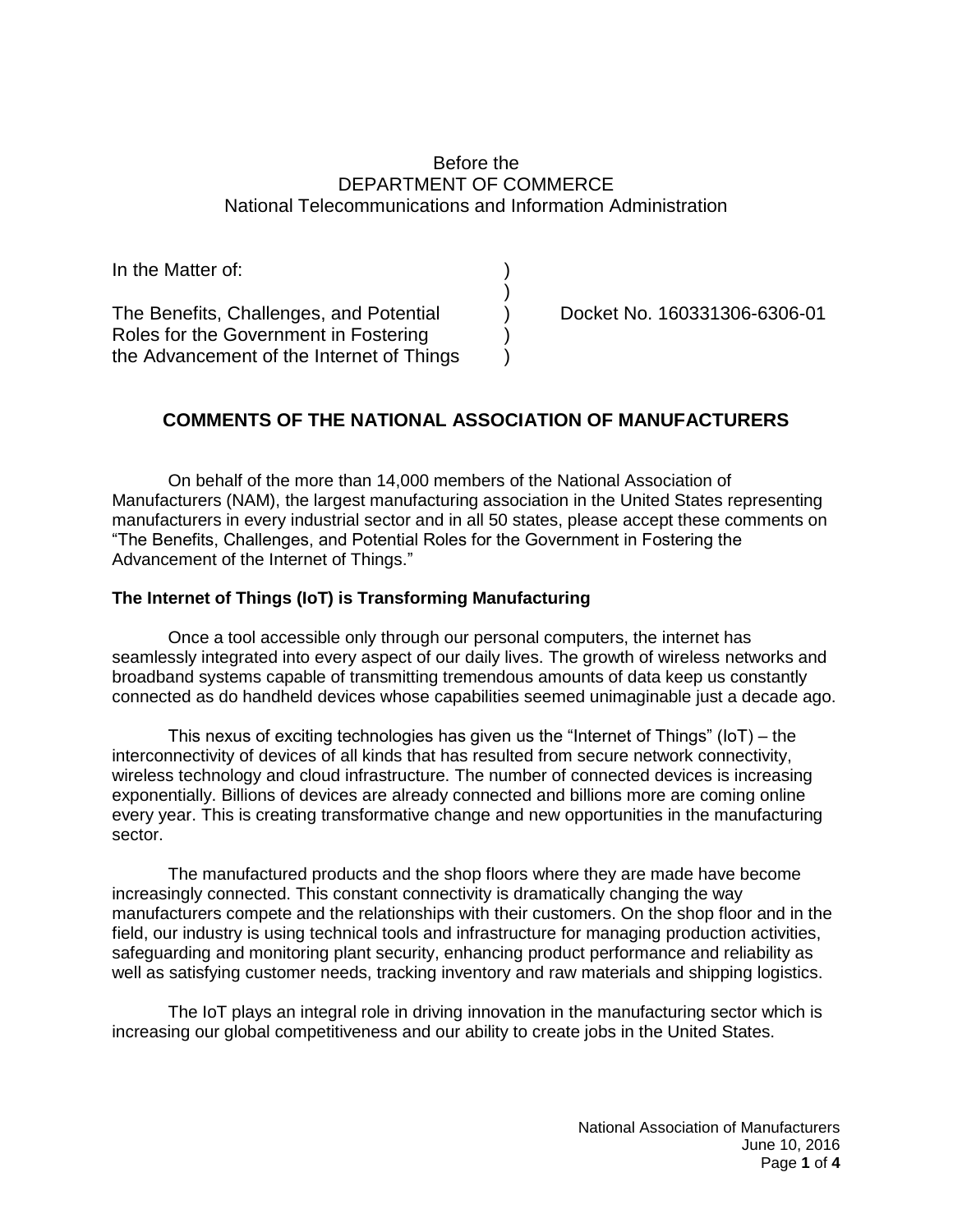# **Industry-Government Collaboration Critical to Continued Growth of IoT**

To continue to unleash the potential for increased economic growth in the manufacturing sector supported by the IoT, government and industry must work together to develop a strategy that will preserve, sustain and expand the opportunity this technology trend is generating.

Manufacturers cannot afford to lose our leadership role in the digitally driven economy as a result of ill-advised legislation and regulation. By creating a strategic partnership with manufacturers, all levels of government can take a step toward establishing policies that encourages continued innovation in our sector.

### **Smart IoT Policy Decisions Will Drive Growth in Manufacturing**

Policymakers at all levels of government are becoming more exposed to the potential impact the IoT will have on our economy, specifically in the manufacturing sector, and are engaging in the debate. The NAM recommends that all policymakers consider the implications of regulatory and legislative proposals, proceed with caution and not attempt to influence the marketplace, especially when no intervention is required. Any decisions made by policymakers must facilitate the growth of the IoT rather than stunt the expansion of connected technology. We therefore must not threaten this opportunity that can benefit all sectors before it even starts to be realized.

Coordinate Across the Government: The NAM recommends that the federal government must first develop its own IoT strategy that focuses on coordination across all agencies. An uncoordinated, agency-by-agency regulatory approach to this new technology will lead to confusion and compliance challenges for industry while simultaneously creating an environment that drives down incentive to invest. To achieve this proper balance, the NAM supports the *Developing Innovation and Growing the Internet of Things (DIGIT) Act* (S. 2607 introduced by Senators Fischer (R-NE), Ayotte (R-NH), Booker (D-NJ), and Schatz (D-HI)/H.R. 5117 introduced by Representatives Paulsen (R-MN) and Welch (D-VT). This bill creates a steering committee of federal stakeholders including manufacturers which is charged with helping to develop recommendations to Congress on how best to encourage IoT growth.

Let Industry Continue to Lead on Cybersecurity and Privacy: Manufacturers, through their comprehensive and connected relationships with customers, vendors, suppliers and governments, are entrusted with vast amounts of data. Security of this information as well as the maintenance and protection of our nation's information technology and communications critical infrastructure are essential to our national security and economic stability.

Manufacturers recognize that respecting and safeguarding privacy and prioritizing security builds consumer confidence in new and innovative technologies and services. As a result, industry's best practices in the proper handling and securing of data are constantly adapting and evolving to address new threats. Government mandates that address specific tools or technologies to be used can hold back innovation by freezing today's state-of-the-art in place, where it can become quickly outdated.

The NAM recommends the federal government expand its commitment to working with industry on a voluntary cybersecurity system that does not lead to any new or unnecessary burdensome regulations that will slow the deployment of the Internet of Things. The National Institute of Standards and Technology (NIST) is well-positioned to include a focus on IoT as it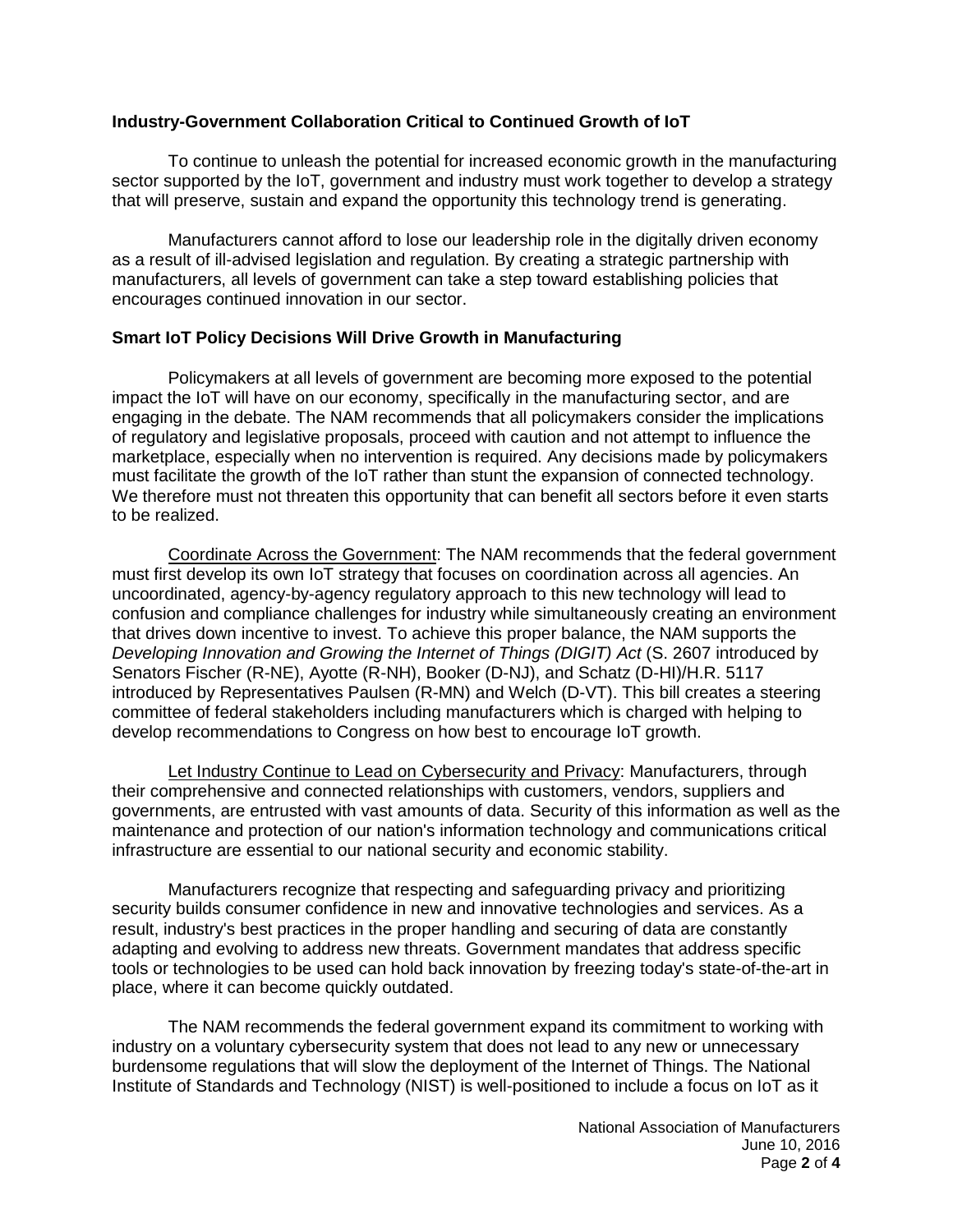moves toward enhancing its "Framework for Improving Critical Infrastructure Security" (the Framework).

The NAM recommends NIST explore opportunities to continue outreach to manufacturers of all sizes with a focus on smaller firms on how best to utilize the Framework and how it will impact the Internet of Things.

Creating a transparent and straightforward regulatory regime to protect personal information should also be a priority across government. Establishing different and potentially duplicative privacy reporting and compliance requirements in multiple agencies does not benefit the consumer. The NAM is therefore concerned with the Federal Communications Commission's (FCC) efforts to create separate privacy requirements for the telecommunications industry. This will create an undue burden on this segment. It will take away critical resources that would otherwise be applied to further investment in our nation's broadband infrastructure on which manufacturers depend to fuel their innovation pipeline. The manufacturing industry needs a consistent privacy regulatory framework across the entire internet ecosystem.

Encourage Global Growth and Interoperability: The Internet of Things is generating significant amounts of valuable data for manufacturers and their customers all around the world. This new currency must travel freely between the vendor and the end-user. The products and processes leveraging it need to work regardless of where they are located and be secure while they are supporting global operations.

The NAM encourages the federal government to work with its counterparts around the world to continue to put in place a modernized system that allows this data to flow seamlessly across borders without data localization mandates. The responsibility of protecting national security and the privacy of sensitive data should be taken very seriously but any new policy discussions should center on facilitating the growth of interstate and global commerce and not obstruct it.

International security protocols and interoperable standards are also necessary because they create certainty for manufacturers targeting the international marketplace. The federal government should support industry-led efforts to create mutually-agreed upon, interoperable global standards so manufacturers of all sizes have an increased ability to reach the 95% of the world's consumers that live outside of the United States.

Modernize our Telecommunications Laws and Regulations: Advancements in our nation's telecommunications infrastructure have been supported by hundreds of billions of dollars of private-sector investment. This investment has allowed manufacturers to have access to advanced technology and tools that are transforming the products they make and the processes they use. As the entire manufacturing industry has kept pace with technological change our nation's regulatory structure has not. If that is not updated soon our global leadership position in advanced manufacturing may be at risk.

Manufacturers need our telecommunications laws to reflect the realities of the 21st century and not be based on 1930's era regulations. The federal government must partner with manufacturers on a sensible strategy that encourages the growth of the IoT and investment in our telecommunications infrastructure rather than deploying rules that will chill further expansion of these enabling technologies.